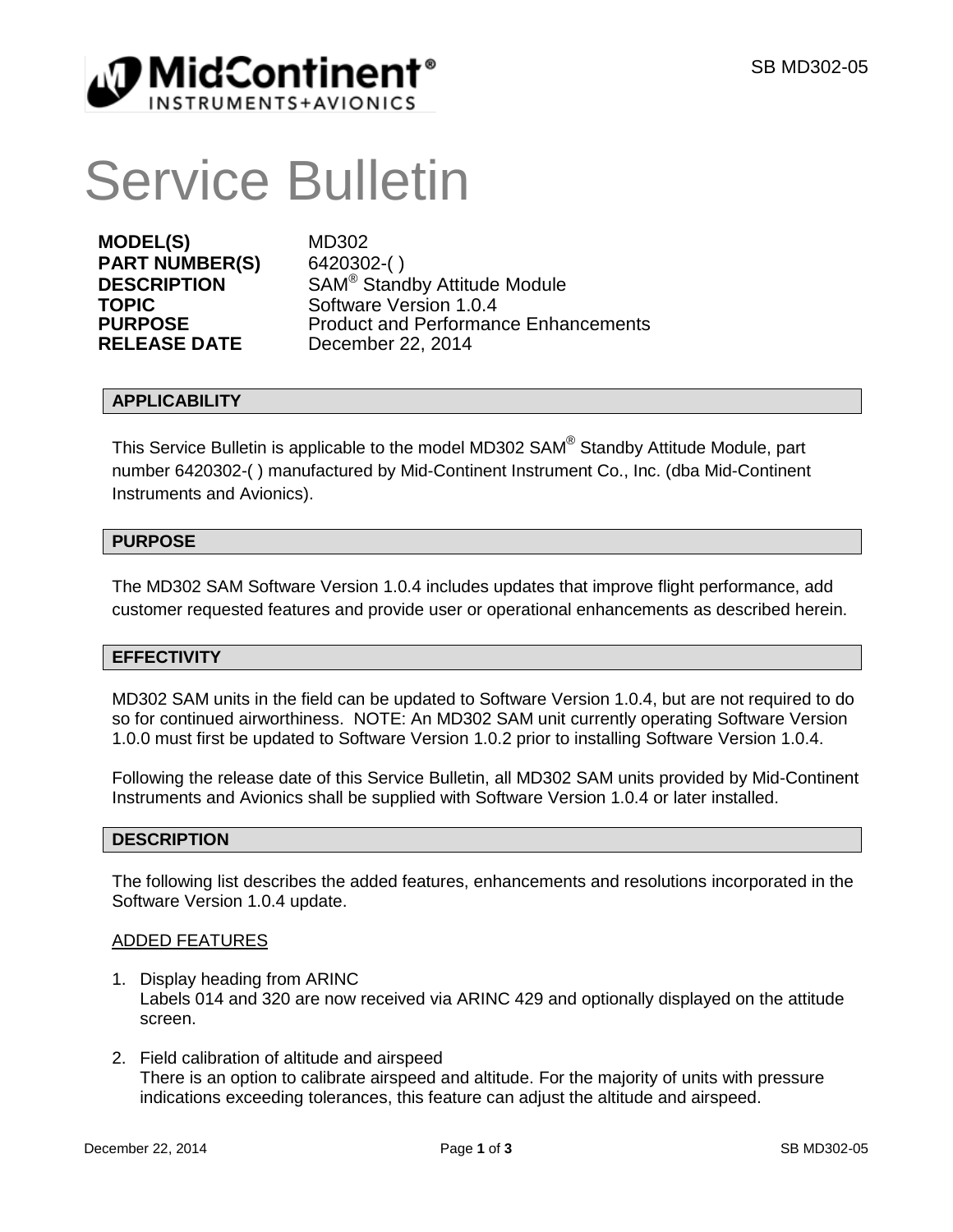

- 3. Live preview of configuration The configuration menu will now also display a live preview of the item being changed.
- 4. Storage mode for battery In the configuration menu, there is an option to temporarily disable the battery until the unit is restarted by external power. This increases battery shelf life from 6-9 months currently to 2+ years.
- 5. Variable  $V_{NE}$ The barber pole can be configured to vary with altitude. This option is available in the configuration menu.

#### **ENHANCEMENTS**

- 1. Updated flight performance related to shallow turns in high airspeed conditions.
- 2. Fully integrated ARINC 429 output data for non-zero panel roll and panel tilt settings.

## RESOLUTIONS

None

#### **ESTIMATED MANPOWER**

Approximately 30-60 minutes.

#### **APPROVALS**

This Service Bulletin represents a minor change to the previously approved Technical Standard Orders Authorization. Any changes to software and/or complex hardware have been completed in accordance with approved developmental and quality processes per the guidelines of RTCA document DO-178B and DO-254, respectively.

#### **WEIGHT AND BALANCE**

No change

## **ELECTRICAL LOAD DATA**

No change

#### **CERTIFICATION**

This Service Bulletin represents a minor change to the previously approved Technical Standard Orders Authorization.